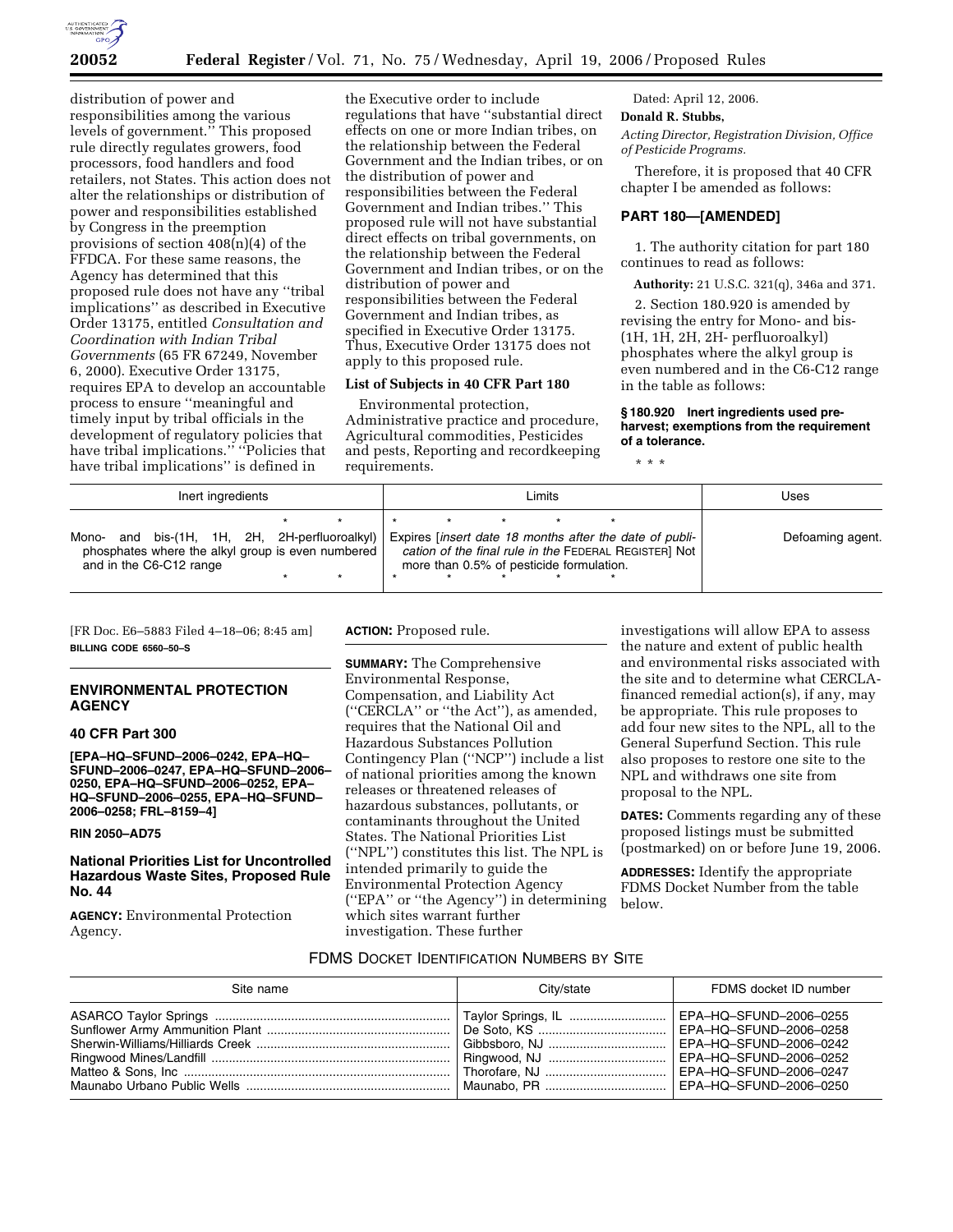Submit your comments, identified by the appropriate FDMS Docket number, by one of the following methods:

• *http://www.regulations.gov:* Follow the online instructions for submitting comments.

- E-mail: *superfund.Docket@epa.gov*
- Fax: (202) 566–0224

• Mail: Mail comments (no facsimiles or tapes) to Docket Coordinator, Headquarters; U.S. Environmental Protection Agency; CERCLA Docket Office; (Mail Code 5305T); 1200 Pennsylvania Avenue NW., Washington, DC 20460.

• Hand Delivery or Express Mail: Send comments (no facsimiles or tapes) to Docket Coordinator, Headquarters; U.S. Environmental Protection Agency; CERCLA Docket Office; 1301 Constitution Avenue; EPA West, Room B102, Washington, DC 20004. Such deliveries are only accepted during the Docket's normal hours of operation (8:30 a.m. to 4:30 p.m., Monday through Friday excluding Federal holidays). Special arrangements should be made for deliveries of boxed information.

*Instructions:* Direct your comments to the appropriate FDMS Docket number (see table above). EPA's policy is that all comments received will be included in the public Docket without change and may be made available online at *http://www.regulations.gov*, including any personal information provided, unless the comment includes information claimed to be Confidential Business Information (CBI) or other information whose disclosure is restricted by statute. Do not submit information that you consider to be CBI or otherwise protected through *http:// www.regulations.gov* or e-mail. The *http://www.regulations.gov* website is an ''anonymous access'' system, that means EPA will not know your identity or contact information unless you provide it in the body of your comment. If you send an e-mail comment directly to EPA without going through *http:// www.regulations.gov* your e-mail address will be automatically captured and included as part of the comment that is placed in the public Docket and made available on the Internet. If you submit an electronic comment, EPA recommends that you include your name and other contact information in the body of your comment and with any disk or CD–ROM you submit. If EPA cannot read your comment due to technical difficulties and cannot contact you for clarification, EPA may not be able to consider your comment. Electronic files should avoid the use of special characters, any form of encryption, and be free of any defects or viruses. For additional Docket addresses and further details on their contents, see section II, ''Public Review/Public Comment,'' of the Supplementary Information portion of this preamble.

**FOR FURTHER INFORMATION CONTACT:**  Terry Jeng, phone (703) 603–8852, State, Tribal and Site Identification Branch; Assessment and Remediation Division; Office of Superfund Remediation and Technology Innovation (Mail Code 5204G); U.S. Environmental Protection Agency; 1200 Pennsylvania Avenue NW., Washington, DC 20460; or the Superfund Hotline, Phone (800) 424– 9346 or (703) 412–9810 in the Washington, DC, metropolitan area.

# **SUPPLEMENTARY INFORMATION:**

### **Table of Contents**

I. Background

- A. What Are CERCLA and SARA?
- B. What Is the NCP?
- C. What Is the National Priorities List (NPL)?
- D. How Are Sites Listed on the NPL?
- E. What Happens to Sites on the NPL?
- F. Does the NPL Define the Boundaries of Sites?
- G. How Are Sites Removed From the NPL?
- H. May EPA Delete Portions of Sites From the NPL as They Are Cleaned Up?
- I. What Is the Construction Completion List
- (CCL)? II. Public Review/Public Comment
- A. May I Review the Documents Relevant to This Proposed Rule?
- B. How Do I Access the Documents? C. What Documents Are Available for
- Public Review at the Headquarters Docket?
- D. What Documents Are Available for Public Review at the Regional Dockets?
- E. How Do I Submit My Comments?
- F. What Happens to My Comments?
- G. What Should I Consider When Preparing My Comments?
- H. May I Submit Comments After the Public Comment Period Is Over?
- I. May I View Public Comments Submitted by Others?
- J. May I Submit Comments Regarding Sites Not Currently Proposed to the NPL?
- III. Contents of This Proposed Rule
- A. Proposed Additions to the NPL
- B. Proposal To Restore Site to the NPL C. Withdrawal of Site From Proposal to the NPL
- IV. Statutory and Executive Order Reviews A. Executive Order 12866: Regulatory Planning and Review
	- 1. What Is Executive Order 12866?
	- 2. Is This Proposed Rule Subject to Executive Order 12866 Review?
	- B. Paperwork Reduction Act
	- 1. What Is the Paperwork Reduction Act?
	- 2. Does the Paperwork Reduction Act Apply to This Proposed Rule?
	- C. Regulatory Flexibility Act
	- 1. What Is the Regulatory Flexibility Act?
	- 2. How Has EPA Complied With the
	- Regulatory Flexibility Act?
	- D. Unfunded Mandates Reform Act
	- 1. What Is the Unfunded Mandates Reform Act (UMRA)?
- 2. Does UMRA Apply to This Proposed Rule?
- E. Executive Order 13132: Federalism What Is Executive Order 13132 and Is It
- Applicable to This Proposed Rule?
- F. Executive Order 13175: Consultation and Coordination With Indian Tribal Governments
- 1. What Is Executive Order 13175?
- 2. Does Executive Order 13175 Apply to This Proposed Rule?
- G. Executive Order 13045: Protection of Children from Environmental Health and Safety Risks
- 1. What is Executive Order 13045?
- 2. Does Executive Order 13045 Apply to This Proposed Rule?
- H. Executive Order 13211: Actions That Significantly Affect Energy Supply, Distribution, or Usage
- Is this Rule Subject to Executive Order 13211?
- I. National Technology Transfer and Advancement Act
- 1. What Is the National Technology Transfer and Advancement Act?
- 2. Does the National Technology Transfer and Advancement Act Apply to This Proposed Rule?

### **I. Background**

*A. What Are CERCLA and SARA?* 

In 1980, Congress enacted the Comprehensive Environmental Response, Compensation, and Liability Act, 42 U.S.C. 9601–9675 (''CERCLA'' or ''the Act''), in response to the dangers of uncontrolled releases or threatened releases of hazardous substances, and releases or substantial threats of releases into the environment of any pollutant or contaminant that may present an imminent or substantial danger to the public health or welfare. CERCLA was amended on October 17, 1986, by the Superfund Amendments and Reauthorization Act (''SARA''), Public Law 99–499, 100 Stat. 1613 *et seq.* 

#### *B. What Is the NCP?*

To implement CERCLA, EPA promulgated the revised National Oil and Hazardous Substances Pollution Contingency Plan (''NCP''), 40 CFR part 300, on July 16, 1982 (47 FR 31180), pursuant to CERCLA section 105 and Executive Order 12316 (46 FR 42237, August 20, 1981). The NCP sets guidelines and procedures for responding to releases and threatened releases of hazardous substances, or releases or substantial threats of releases into the environment of any pollutant or contaminant that may present an imminent or substantial danger to the public health or welfare. EPA has revised the NCP on several occasions. The most recent comprehensive revision was on March 8, 1990 (55 FR 8666).

As required under section 105(a)(8)(A) of CERCLA, the NCP also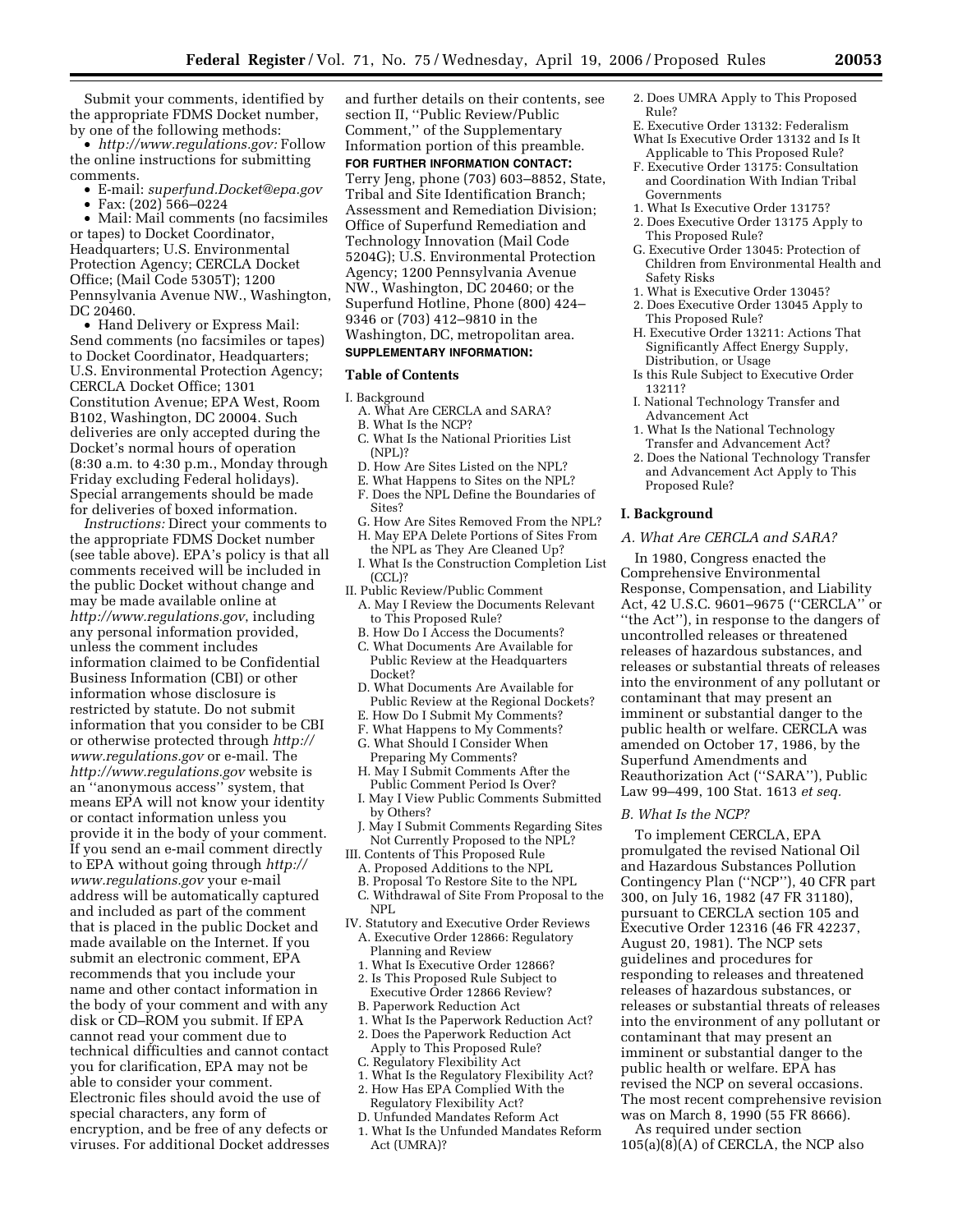includes ''criteria for determining priorities among releases or threatened releases throughout the United States for the purpose of taking remedial action and, to the extent practicable, taking into account the potential urgency of such action for the purpose of taking removal action.'' ''Removal'' actions are defined broadly and include a wide range of actions taken to study, clean up, prevent or otherwise address releases and threatened releases of hazardous substances, pollutants or contaminants (42 U.S.C. 9601(23)).

#### *C. What Is the National Priorities List (NPL)?*

The NPL is a list of national priorities among the known or threatened releases of hazardous substances, pollutants, or contaminants throughout the United States. The list, which is appendix B of the NCP (40 CFR part 300), was required under section 105(a)(8)(B) of CERCLA, as amended by SARA. Section 105(a)(8)(B) defines the NPL as a list of ''releases'' and the highest priority ''facilities'' and requires that the NPL be revised at least annually. The NPL is intended primarily to guide EPA in determining which sites warrant further investigation to assess the nature and extent of public health and environmental risks associated with a release of hazardous substances, pollutants or contaminants. The NPL is only of limited significance, however, as it does not assign liability to any party or to the owner of any specific property. Neither does placing a site on the NPL mean that any remedial or removal action necessarily need be taken.

For purposes of listing, the NPL includes two sections, one of sites that are generally evaluated and cleaned up by EPA (the ''General Superfund Section''), and one of sites that are owned or operated by other Federal agencies (the ''Federal Facilities Section''). With respect to sites in the Federal Facilities Section, these sites are generally being addressed by other Federal agencies. Under Executive Order 12580 (52 FR 2923, January 29, 1987) and CERCLA section 120, each Federal agency is responsible for carrying out most response actions at facilities under its own jurisdiction, custody, or control, although EPA is responsible for preparing a Hazard Ranking System (HRS) score and determining whether the facility is placed on the NPL. At Federal Facilities Section sites, EPA's role is less extensive than at other sites.

#### *D. How Are Sites Listed on the NPL?*

There are three mechanisms for placing sites on the NPL for possible

remedial action (see 40 CFR 300.425(c) of the NCP): (1) A site may be included on the NPL if it scores sufficiently high on the Hazard Ranking System (''HRS''), that EPA promulgated as appendix A of the NCP (40 CFR part 300). The HRS serves as a screening device to evaluate the relative potential of uncontrolled hazardous substances, pollutants or contaminants to pose a threat to human health or the environment. On December 14, 1990 (55 FR 51532), EPA promulgated revisions to the HRS partly in response to CERCLA section 105(c), added by SARA. The revised HRS evaluates four pathways: ground water, surface water, soil exposure, and air. As a matter of Agency policy, those sites that score 28.50 or greater on the HRS are eligible for the NPL; (2) Pursuant to 42 U.S.C. 9605(a)(8)(B), each State may designate a single site as its top priority to be listed on the NPL, without any HRS score. This provision of CERCLA requires that, to the extent practicable, the NPL include one facility designated by each State as the greatest danger to public health, welfare, or the environment among known facilities in the State. This mechanism for listing is set out in the NCP at 40 CFR 300.425(c)(2); (3) The third mechanism for listing, included in the NCP at 40 CFR 300.425(c)(3), allows certain sites to be listed without any HRS score, if all of the following conditions are met:

• The Agency for Toxic Substances and Disease Registry (ATSDR) of the U.S. Public Health Service has issued a health advisory that recommends dissociation of individuals from the release.

• EPA determines that the release poses a significant threat to public health.

• EPA anticipates that it will be more cost-effective to use its remedial authority than to use its removal authority to respond to the release.

EPA promulgated an original NPL of 406 sites on September 8, 1983 (48 FR 40658) and generally has updated it at least annually.

#### *E. What Happens to Sites on the NPL?*

A site may undergo remedial action financed by the Trust Fund established under CERCLA (commonly referred to as the ''Superfund'') only after it is placed on the NPL, as provided in the NCP at 40 CFR 300.425(b)(1). (''Remedial actions'' are those ''consistent with permanent remedy, taken instead of or in addition to removal actions. \* \* \* \* 2 U.S.C. 9601(24).) However, under 40 CFR 300.425(b)(2) placing a site on the NPL ''does not imply that monies will be expended.'' EPA may pursue other

appropriate authorities to respond to the releases, including enforcement action under CERCLA and other laws.

### *F. Does the NPL Define the Boundaries of Sites?*

The NPL does not describe releases in precise geographical terms; it would be neither feasible nor consistent with the limited purpose of the NPL (to identify releases that are priorities for further evaluation), for it to do so.

Although a CERCLA ''facility'' is broadly defined to include any area where a hazardous substance has ''come to be located'' (CERCLA section 101(9)), the listing process itself is not intended to define or reflect the boundaries of such facilities or releases. Of course, HRS data (if the HRS is used to list a site) upon which the NPL placement was based will, to some extent, describe the release(s) at issue. That is, the NPL site would include all releases evaluated as part of that HRS analysis.

When a site is listed, the approach generally used to describe the relevant release(s) is to delineate a geographical area (usually the area within an installation or plant boundaries) and identify the site by reference to that area. As a legal matter, the site is not coextensive with that area, and the boundaries of the installation or plant are not the ''boundaries'' of the site. Rather, the site consists of all contaminated areas within the area used to identify the site, as well as any other location where that contamination has come to be located, or from where that contamination came.

In other words, while geographic terms are often used to designate the site (*e.g.*, the ''Jones Co. plant site'') in terms of the property owned by a particular party, the site properly understood is not limited to that property (*e.g.*, it may extend beyond the property due to contaminant migration), and conversely may not occupy the full extent of the property (*e.g.*, where there are uncontaminated parts of the identified property, they may not be, strictly speaking, part of the ''site''). The ''site'' is thus neither equal to nor confined by the boundaries of any specific property that may give the site its name, and the name itself should not be read to imply that this site is coextensive with the entire area within the property boundary of the installation or plant. The precise nature and extent of the site are typically not known at the time of listing. Also, the site name is merely used to help identify the geographic location of the contamination. For example, the name ''Jones Co. plant site,'' does not imply that the Jones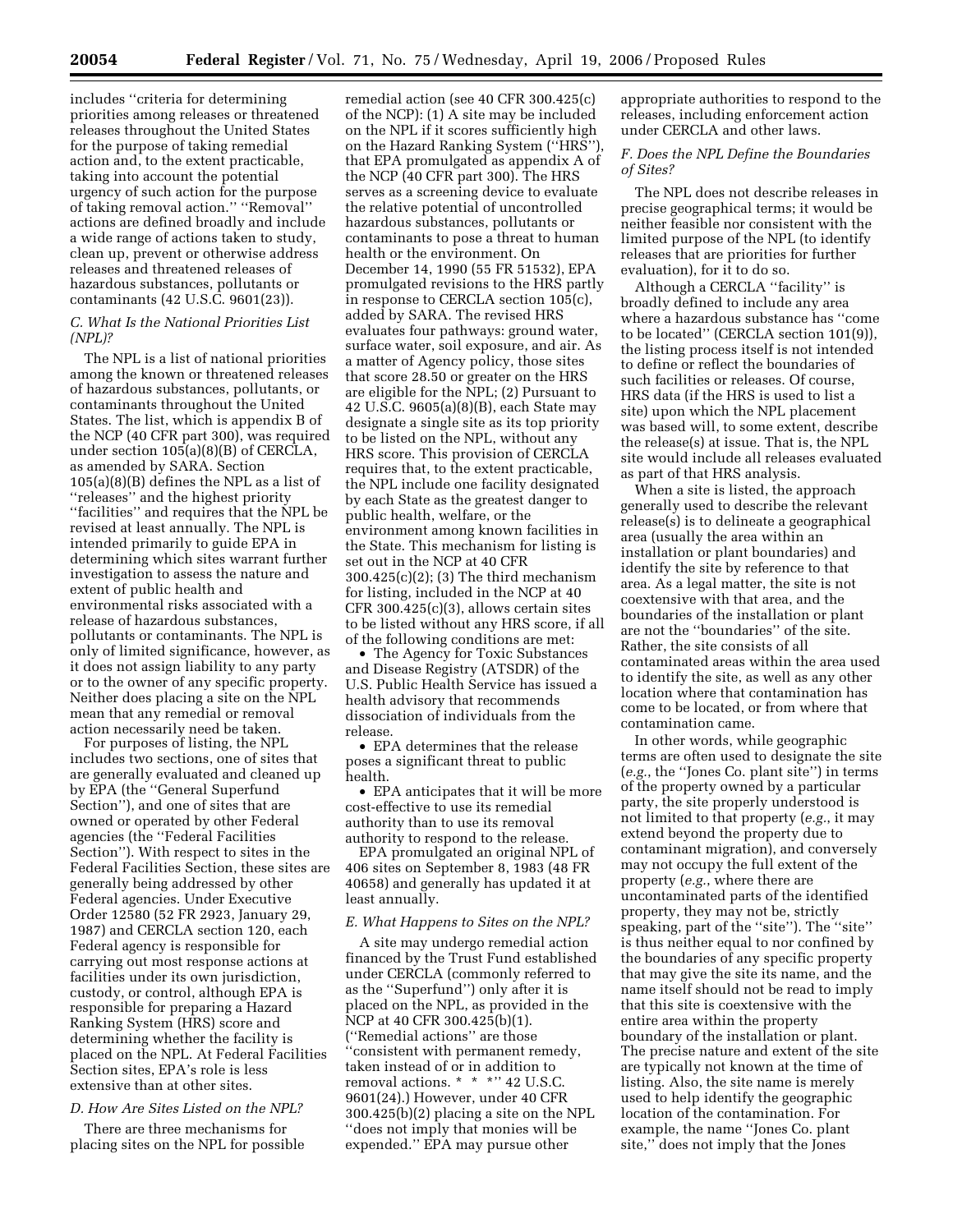company is responsible for the contamination located on the plant site.

EPA regulations provide that the ''nature and extent of the problem presented by the release'' will be determined by a Remedial Investigation/ Feasibility Study (''RI/FS'') as more information is developed on site contamination (40 CFR 300.5). During the RI/FS process, the release may be found to be larger or smaller than was originally thought, as more is learned about the source(s) and the migration of the contamination. However, this inquiry focuses on an evaluation of the threat posed; the boundaries of the release need not be exactly defined. Moreover, it generally is impossible to discover the full extent of where the contamination ''has come to be located'' before all necessary studies and remedial work are completed at a site. Indeed, the boundaries of the contamination can be expected to change over time. Thus, in most cases, it may be impossible to describe the boundaries of a release with absolute certainty.

Further, as noted above, NPL listing does not assign liability to any party or to the owner of any specific property. Thus, if a party does not believe it is liable for releases on discrete parcels of property, supporting information can be submitted to the Agency at any time after a party receives notice it is a potentially responsible party.

For these reasons, the NPL need not be amended as further research reveals more information about the location of the contamination or release.

#### *G. How Are Sites Removed From the NPL?*

EPA may delete sites from the NPL where no further response is appropriate under Superfund, as explained in the NCP at 40 CFR 300.425(e). This section also provides that EPA shall consult with states on proposed deletions and shall consider whether any of the following criteria have been met: (i) Responsible parties or other persons have implemented all appropriate response actions required; (ii) All appropriate Superfund-financed response has been implemented and no further response action is required; or (iii) The remedial investigation has shown the release poses no significant threat to public health or the environment, and taking of remedial measures is not appropriate.

# *H. May EPA Delete Portions of Sites From the NPL as They Are Cleaned Up?*

In November 1995, EPA initiated a new policy to delete portions of NPL sites where cleanup is complete (60 FR 55465, November 1, 1995). Total site cleanup may take many years, while portions of the site may have been cleaned up and available for productive use.

### *I. What Is the Construction Completion List (CCL)?*

EPA also has developed an NPL construction completion list (''CCL'') to simplify its system of categorizing sites and to better communicate the successful completion of cleanup activities (58 FR 12142, March 2, 1993). Inclusion of a site on the CCL has no legal significance.

Sites qualify for the CCL when: (1) Any necessary physical construction is complete, whether or not final cleanup levels or other requirements have been achieved; (2) EPA has determined that the response action should be limited to measures that do not involve construction (*e.g.*, institutional controls); or (3) The site qualifies for deletion from the NPL. For the most upto-date information on the CCL, see EPA's Internet site at *http:// www.epa.gov/superfund*.

# **II. Public Review/Public Comment**

### *A. May I Review the Documents Relevant to This Proposed Rule?*

Yes, documents that form the basis for EPA's evaluation and scoring of the sites in this rule are contained in public Dockets located both at EPA Headquarters in Washington, DC, in the Regional offices and by electronic access at *http://www.regulations.gov* (see instructions in the **ADDRESSES** section above).

#### *B. How Do I Access the Documents?*

You may view the documents, by appointment only, in the Headquarters or the Regional Dockets after the publication of this proposed rule. The hours of operation for the Headquarters Docket are from 8:30 a.m. to 4:30 p.m., Monday through Friday excluding Federal holidays. Please contact the Regional Dockets for hours.

The following is the contact information for the EPA Headquarters Docket: Docket Coordinator, Headquarters; U.S. Environmental Protection Agency; CERCLA Docket Office; 1301 Constitution Avenue; EPA West, Room B102, Washington, DC 20004, 202/566–0276. (Please note this is a visiting address only. Mail comments to EPA Headquarters as detailed at the beginning of this preamble.)

The contact information for the Regional Dockets is as follows:

- Joan Berggren, Region 1 (CT, ME, MA, NH, RI, VT), U.S. EPA, Superfund Records and Information Center, Mailcode HSC, One Congress Street, Suite 1100, Boston, MA 02114–2023; 617/918–1417.
- Dennis Munhall, Region 2 (NJ, NY, PR, VI), U.S. EPA, 290 Broadway, New York, NY 10007–1866; 212/637–4343.
- Dawn Shellenberger (ASRC), Region 3 (DE, DC, MD, PA, VA, WV), U.S. EPA, Library, 1650 Arch Street, Mailcode 3PM52, Philadelphia, PA 19103; 215/ 814–5364.
- Debbie Jourdan, Region 4 (AL, FL, GA, KY, MS, NC, SC, TN), U.S. EPA, 61 Forsyth Street, SW, 9th floor, Atlanta, GA 30303; 404/562–8862.
- Janet Pfundheller, Region 5 (IL, IN, MI, MN, OH, WI), U.S. EPA, Records Center, Superfund Division SRC–7J, Metcalfe Federal Building, 77 West Jackson Boulevard, Chicago, IL 60604; 312/353–5821.
- Brenda Cook, Region 6 (AR, LA, NM, OK, TX), U.S. EPA, 1445 Ross Avenue, Mailcode 6SF–RA, Dallas, TX 75202–2733; 214/665–7436.
- Michelle Quick, Region 7 (IA, KS, MO, NE), U.S. EPA, 901 North 5th Street, Kansas City, KS 66101; 913/551–7335.
- Gwen Christiansen, Region 8 (CO, MT, ND, SD, UT, WY), U.S. EPA, 999 18th Street, Suite 500, Mailcode 8EPR–B, Denver, CO 80202–2466; 303/312– 6463.
- Dawn Richmond, Region 9 (AZ, CA, HI, NV, AS, GU), U.S. EPA, 75 Hawthorne Street, San Francisco, CA 94105; 415/ 972–3097.
- Denise Baker, Region 10 (AK, ID, OR, WA), U.S. EPA, 1200 6th Avenue, Mail Stop ECL–115, Seattle, WA 98101; 206/553–4303.

You may also request copies from EPA Headquarters or the Regional Dockets. An informal request, rather than a formal written request under the Freedom of Information Act, should be the ordinary procedure for obtaining copies of any of these documents.

You may use the Docket at *http:// www.regulations.gov* to access documents in the Headquarters Docket (see instructions included in the **ADDRESSES** section above). Please note that there are differences between the Headquarters Docket and the Regional Dockets and those differences are outlined below.

### *C. What Documents Are Available for Public Review at the Headquarters Docket?*

The Headquarters Docket for this rule contains the following for the sites proposed in this rule: HRS score sheets; Documentation Records describing the information used to compute the score;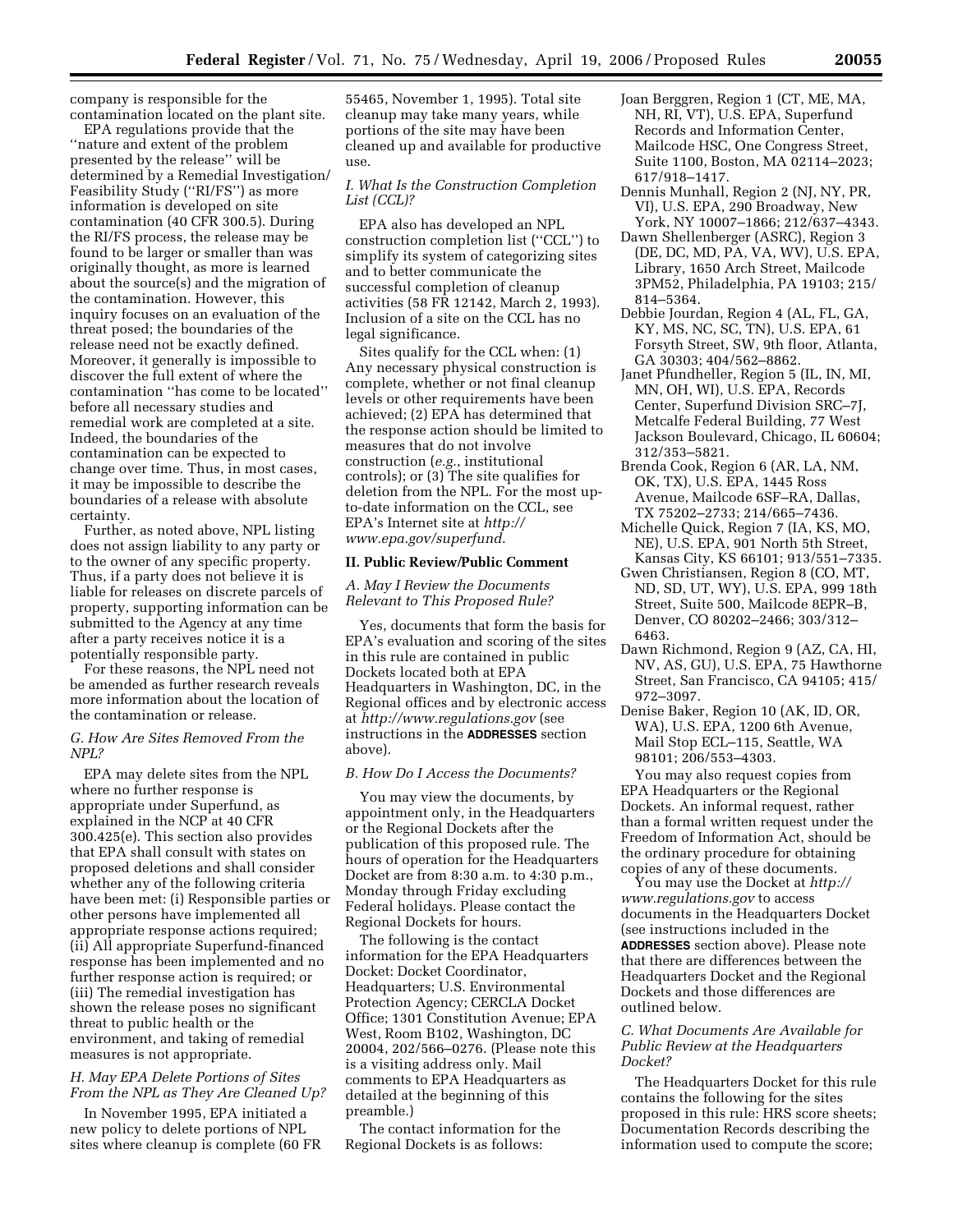information for any sites affected by particular statutory requirements or EPA listing policies; and a list of documents referenced in the Documentation Record.

#### *D. What Documents Are Available for Public Review at the Regional Dockets?*

The Regional Dockets for this rule contain all of the information in the Headquarters Docket, plus, the actual reference documents containing the data principally relied upon and cited by EPA in calculating or evaluating the HRS score for the sites. These reference documents are available only in the Regional Dockets.

### *E. How Do I Submit My Comments?*

Comments must be submitted to EPA Headquarters as detailed at the beginning of this preamble in the **ADDRESSES** section. Please note that the mailing addresses differ according to method of delivery. There are two different addresses that depend on whether comments are sent by express mail or by postal mail.

#### *F. What Happens to My Comments?*

EPA considers all comments received during the comment period. Significant comments will be addressed in a support document that EPA will publish concurrently with the **Federal Register**  document if, and when, the site is listed on the NPL.

# *G. What Should I Consider When Preparing My Comments?*

Comments that include complex or voluminous reports, or materials

prepared for purposes other than HRS scoring, should point out the specific information that EPA should consider and how it affects individual HRS factor values or other listing criteria (*Northside Sanitary Landfill* v. *Thomas*, 849 F.2d 1516 (D.C. Cir. 1988)). EPA will not address voluminous comments that are not specifically cited by page number and referenced to the HRS or other listing criteria. EPA will not address comments unless they indicate which component of the HRS documentation record or what particular point in EPA's stated eligibility criteria is at issue.

### *H. May I Submit Comments After the Public Comment Period Is Over?*

Generally, EPA will not respond to late comments. EPA can only guarantee that it will consider those comments postmarked by the close of the formal comment period. EPA has a policy of generally not delaying a final listing decision solely to accommodate consideration of late comments.

### *I. May I View Public Comments Submitted by Others?*

During the comment period, comments are placed in the Headquarters Docket and are available to the public on an ''as received'' basis. A complete set of comments will be available for viewing in the Regional Dockets approximately one week after the formal comment period closes.

All public comments, whether submitted electronically or in paper, will be made available for public

viewing in the electronic public Docket at *http://www.regulations.gov* as EPA receives them and without change, unless the comment contains copyrighted material, Confidential Business Information (CBI), or other information whose disclosure is restricted by statute. Once in the public Dockets system, select ''search,'' then key in the appropriate Docket ID number.

### *J. May I Submit Comments Regarding Sites Not Currently Proposed to the NPL?*

In certain instances, interested parties have written to EPA concerning sites that were not at that time proposed to the NPL. If those sites are later proposed to the NPL, parties should review their earlier concerns and, if still appropriate, resubmit those concerns for consideration during the formal comment period. Site-specific correspondence received prior to the period of formal proposal and comment will not generally be included in the Docket.

### **III. Contents of This Proposed Rule**

#### *A. Proposed Additions to the NPL*

In today's proposed rule, EPA is proposing to add four new sites to the NPL; all to the General Superfund Section of the NPL. All of the sites in this proposed rulemaking are being proposed based on HRS scores of 28.50 or above. The sites are presented in the table below.

| 3tate                                                                                                                                                                                                                                                                                                                                                                                                                                                                                                                              | Site name | Jitv/countv                                             |
|------------------------------------------------------------------------------------------------------------------------------------------------------------------------------------------------------------------------------------------------------------------------------------------------------------------------------------------------------------------------------------------------------------------------------------------------------------------------------------------------------------------------------------|-----------|---------------------------------------------------------|
| IL<br><b>NJ</b><br>NJ.<br><b>PR</b><br>$\begin{minipage}{.4\linewidth} \begin{tabular}{l} \hline \multicolumn{3}{l}{} & \multicolumn{3}{l}{} & \multicolumn{3}{l}{} \\ \multicolumn{3}{l}{} & \multicolumn{3}{l}{} & \multicolumn{3}{l}{} \\ \multicolumn{3}{l}{} & \multicolumn{3}{l}{} & \multicolumn{3}{l}{} \\ \multicolumn{3}{l}{} & \multicolumn{3}{l}{} & \multicolumn{3}{l}{} \\ \multicolumn{3}{l}{} & \multicolumn{3}{l}{} & \multicolumn{3}{l}{} \\ \multicolumn{3}{l}{} & \multicolumn{3}{l}{} & \multicolumn{3}{l}{}$ |           | Taylor Springs.<br>Gibbsboro.<br>Thorofare.<br>Maunabo. |

# *B. Proposal To Restore Site to NPL*

Pursuant to CERCLA § 105(e) and 40 CFR § 300.425(e)(3), whenever there has been a significant release of hazardous substances or pollutants or contaminants from a site that has been deleted from the NPL, EPA can restore the site to the NPL without application of the HRS.

EPA is proposing to restore to the NPL the Ringwood Mines/Landfill site in Passaic, New Jersey based on new data from a Field Reconnaissance Survey of the site completed in October 2005. The report is available through the Superfund Docket at *http:// www.regulations.gov* (*see* Docket ID Number EPA–HQ–SFUND–2006–0252).

The Ringwood Mines/Landfill site was added to the NPL on September 1, 1983 and deleted from the NPL on November 2, 1994.

### *C. Withdrawal of Site From Proposal to the NPL*

EPA is withdrawing the proposal to add the Sunflower Army Ammunition Plant in De Soto, Kansas to the NPL. The proposed rule can be found at 60 FR 8212 (February 13, 1995). Refer to the Docket ID Number EPA–HQ– SFUND–2006–0258 for supporting documentation regarding this action.

# **IV. Statutory and Executive Order Reviews**

### *A. Executive Order 12866: Regulatory Planning and Review*

### 1. What Is Executive Order 12866?

Under Executive Order 12866, (58 FR 51735 (October 4, 1993)) the Agency must determine whether a regulatory action is ''significant'' and therefore subject to Office of Management and Budget (OMB) review and the requirements of the Executive Order. The Order defines ''significant regulatory action" as one that is likely to result in a rule that may: (1) Have an annual effect on the economy of \$100 million or more or adversely affect in a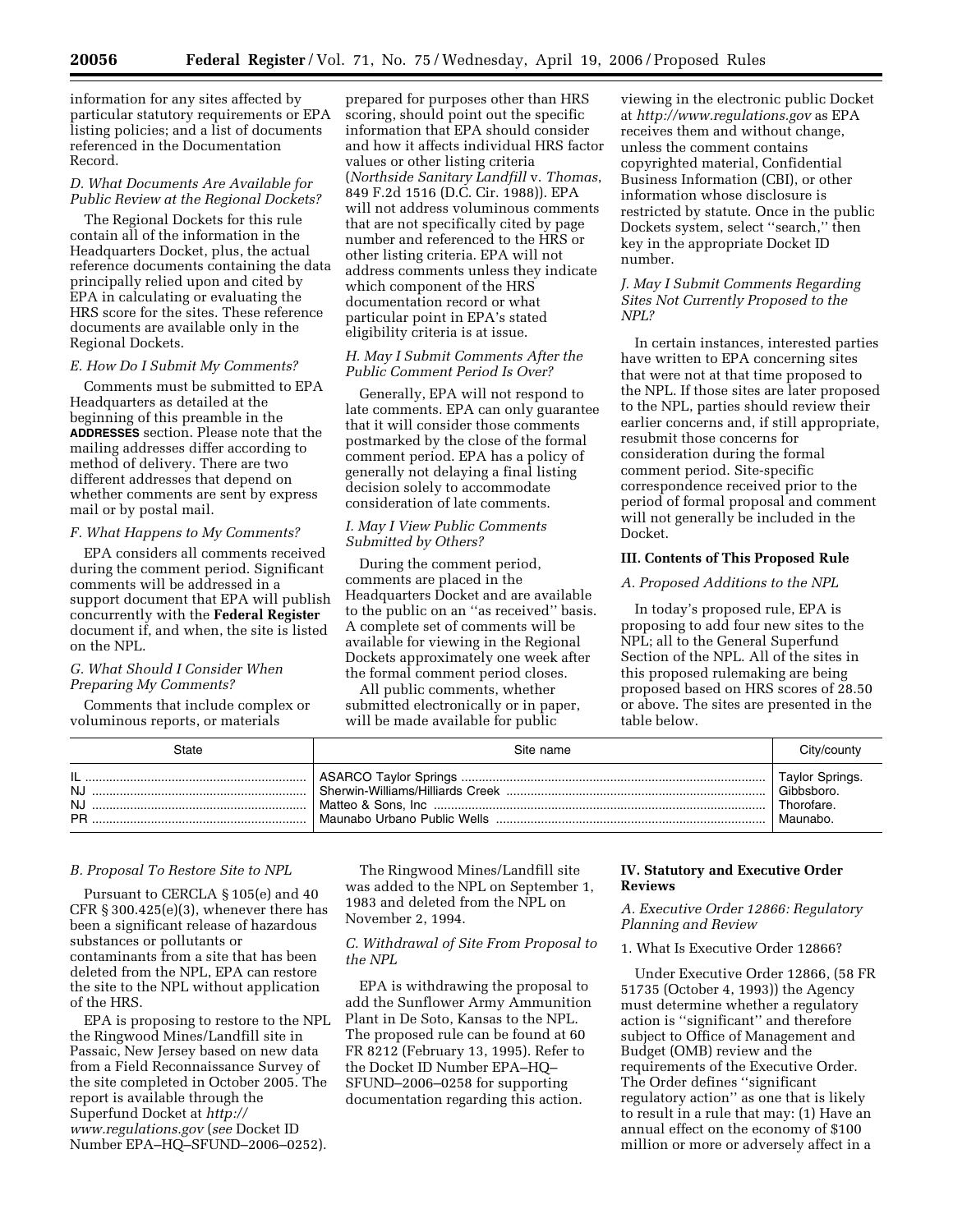material way the economy, a sector of the economy, productivity, competition, jobs, the environment, public health or safety, or State, local, or tribal governments or communities; (2) create a serious inconsistency or otherwise interfere with an action taken or planned by another agency; (3) materially alter the budgetary impact of entitlements, grants, user fees, or loan programs or the rights and obligations of recipients thereof; or (4) raise novel legal or policy issues arising out of legal mandates, the President's priorities, or the principles set forth in the Executive Order.

2. Is This Proposed Rule Subject to Executive Order 12866 Review?

No. The listing of sites on the NPL does not impose any obligations on any entities. The listing does not set standards or a regulatory regime and imposes no liability or costs. Any liability under CERCLA exists irrespective of whether a site is listed. It has been determined that this action is not a ''significant regulatory action'' under the terms of Executive Order 12866 and is therefore not subject to OMB review.

#### *B. Paperwork Reduction Act*

1. What Is the Paperwork Reduction Act?

According to the Paperwork Reduction Act (PRA), 44 U.S.C. 3501 *et seq.*, an agency may not conduct or sponsor, and a person is not required to respond to a collection of information that requires OMB approval under the PRA, unless it has been approved by OMB and displays a currently valid OMB control number. The OMB control numbers for EPA's regulations, after initial display in the preamble of the final rules, are listed in 40 CFR part 9.

2. Does the Paperwork Reduction Act Apply to This Proposed Rule?

This action does not impose an information collection burden under the provisions of the Paperwork Reduction Act, 44 U.S.C. 3501 *et seq.* EPA has determined that the PRA does not apply because this rule does not contain any information collection requirements that require approval of the OMB.

Burden means the total time, effort, or financial resources expended by persons to generate, maintain, retain, or disclose or provide information to or for a Federal agency. This includes the time needed to review instructions; develop, acquire, install, and utilize technology and systems for the purposes of collecting, validating, and verifying information, processing and

maintaining information, and disclosing and providing information; adjust the existing ways to comply with any previously applicable instructions and requirements; train personnel to be able to respond to a collection of information; search data sources; complete and review the collection of information; and transmit or otherwise disclose the information.

An agency may not conduct or sponsor, and a person is not required to respond to a collection of information unless it displays a currently valid OMB control number. The OMB control numbers for EPA's regulations in 40 CFR are listed in 40 CFR part 9.

#### *C. Regulatory Flexibility Act*

1. What Is the Regulatory Flexibility Act?

Pursuant to the Regulatory Flexibility Act (5 U.S.C. 601 *et seq.*, as amended by the Small Business Regulatory Enforcement Fairness Act (SBREFA) of 1996) whenever an agency is required to publish a notice of rulemaking for any proposed or final rule, it must prepare and make available for public comment a regulatory flexibility analysis that describes the effect of the rule on small entities (*i.e.*, small businesses, small organizations, and small governmental jurisdictions). However, no regulatory flexibility analysis is required if the head of an agency certifies the rule will not have a significant economic impact on a substantial number of small entities. SBREFA amended the Regulatory Flexibility Act to require Federal agencies to provide a statement of the factual basis for certifying that a rule will not have a significant economic impact on a substantial number of small entities.

2. How Has EPA Complied With the Regulatory Flexibility Act?

This proposed rule listing sites on the NPL, if promulgated, would not impose any obligations on any group, including small entities. This proposed rule, if promulgated, also would establish no standards or requirements that any small entity must meet, and would impose no direct costs on any small entity. Whether an entity, small or otherwise, is liable for response costs for a release of hazardous substances depends on whether that entity is liable under CERCLA 107(a). Any such liability exists regardless of whether the site is listed on the NPL through this rulemaking. Thus, this proposed rule, if promulgated, would not impose any requirements on any small entities. For the foregoing reasons, I certify that this proposed rule, if promulgated, will not

have a significant economic impact on a substantial number of small entities.

#### *D. Unfunded Mandates Reform Act*

1. What Is the Unfunded Mandates Reform Act (UMRA)?

Title II of the Unfunded Mandates Reform Act of 1995 (UMRA), Public Law 104–4, establishes requirements for Federal Agencies to assess the effects of their regulatory actions on State, local, and tribal governments and the private sector. Under section 202 of the UMRA, EPA generally must prepare a written statement, including a cost-benefit analysis, for proposed and final rules with ''Federal mandates'' that may result in expenditures by State, local, and tribal governments, in the aggregate, or by the private sector, of \$100 million or more in any one year. Before EPA promulgates a rule where a written statement is needed, section 205 of the UMRA generally requires EPA to identify and consider a reasonable number of regulatory alternatives and adopt the least costly, most costeffective, or least burdensome alternative that achieves the objectives of the rule. The provisions of section 205 do not apply when they are inconsistent with applicable law. Moreover, section 205 allows EPA to adopt an alternative other than the least costly, most cost-effective, or least burdensome alternative if the Administrator publishes with the final rule an explanation why that alternative was not adopted. Before EPA establishes any regulatory requirements that may significantly or uniquely affect small governments, including tribal governments, it must have developed under section 203 of the UMRA a small government agency plan. The plan must provide for notifying potentially affected small governments, enabling officials of affected small governments to have meaningful and timely input in the development of EPA regulatory proposals with significant Federal intergovernmental mandates, and informing, educating, and advising small governments on compliance with the regulatory requirements.

2. Does UMRA Apply to This Proposed Rule?

No, EPA has determined that this rule does not contain a Federal mandate that may result in expenditures of \$100 million or more for State, local, and tribal governments in the aggregate, or by the private sector in any one year. This rule will not impose any Federal intergovernmental mandate because it imposes no enforceable duty upon State, tribal or local governments. Listing a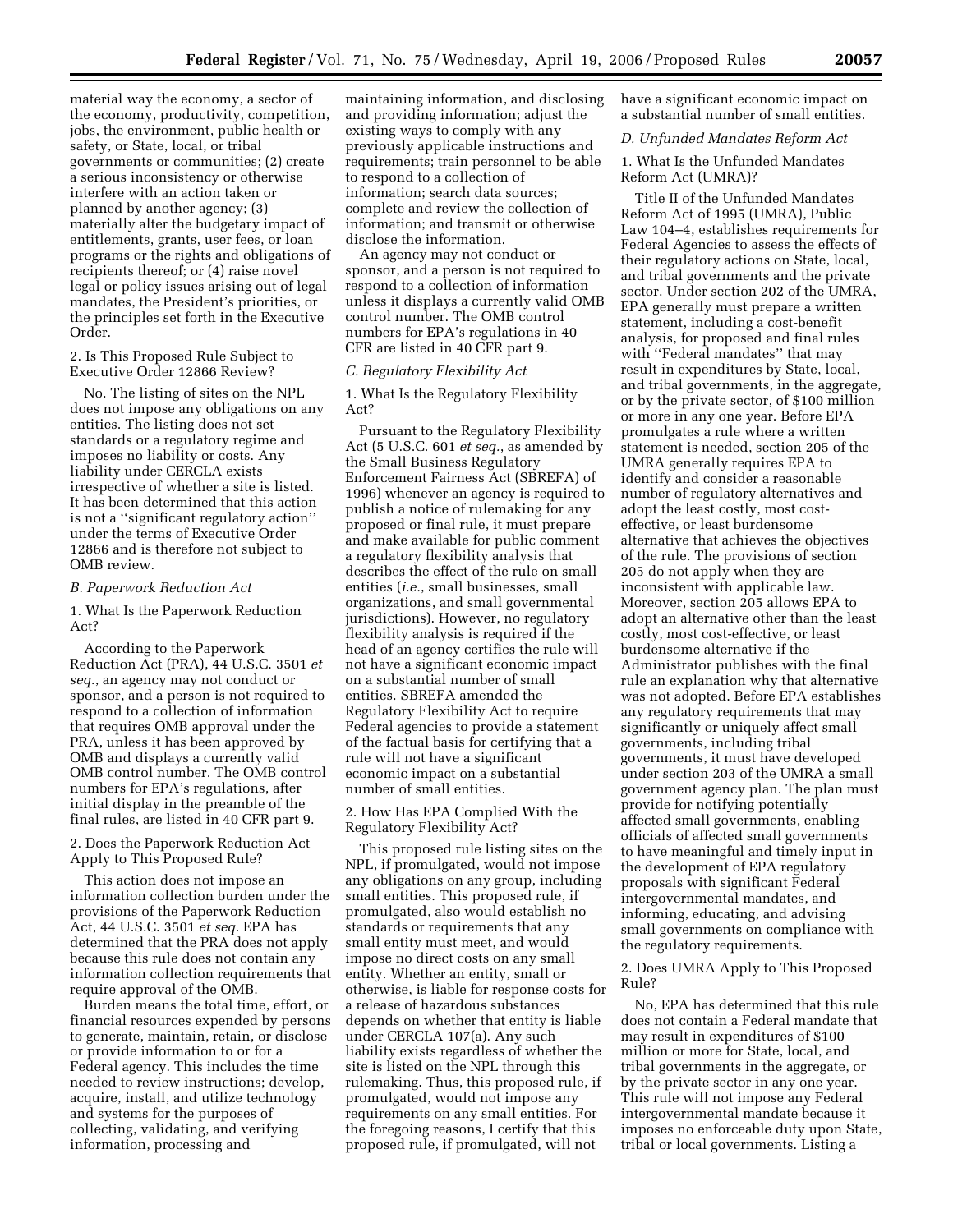site on the NPL does not itself impose any costs. Listing does not mean that EPA necessarily will undertake remedial action. Nor does listing require any action by a private party or determine liability for response costs. Costs that arise out of site responses result from site-specific decisions regarding what actions to take, not directly from the act of listing a site on the NPL.

For the same reasons, EPA also has determined that this rule contains no regulatory requirements that might significantly or uniquely affect small governments. In addition, as discussed above, the private sector is not expected to incur costs exceeding \$100 million. EPA has fulfilled the requirement for analysis under the Unfunded Mandates Reform Act.

## *E. Executive Order 13132: Federalism*

What Is Executive Order 13132 and Is It Applicable to This Proposed Rule?

Executive Order 13132, entitled ''Federalism'' (64 FR 43255, August 10, 1999), requires EPA to develop an accountable process to ensure ''meaningful and timely input by State and local officials in the development of regulatory policies that have federalism implications.'' ''Policies that have federalism implications'' is defined in the Executive Order to include regulations that have ''substantial direct effects on the States, on the relationship between the national government and the States, or on the distribution of power and responsibilities among the various levels of government.''

Under section 6 of Executive Order 13132, EPA may not issue a regulation that has federalism implications, that imposes substantial direct compliance costs, and that is not required by statute, unless the Federal government provides the funds necessary to pay the direct compliance costs incurred by State and local governments, or EPA consults with State and local officials early in the process of developing the proposed regulation. EPA also may not issue a regulation that has federalism implications and that preempts State law, unless the Agency consults with State and local officials early in the process of developing the proposed regulation.

This proposed rule does not have federalism implications. It will not have substantial direct effects on the States, on the relationship between the national government and the States, or on the distribution of power and responsibilities among the various levels of government, as specified in Executive Order 13132. Thus, the

requirements of section 6 of the Executive Order do not apply to this rule.

### *F. Executive Order 13175: Consultation and Coordination With Indian Tribal Governments*

#### 1. What Is Executive Order 13175?

Executive Order 13175, entitled ''Consultation and Coordination with Indian Tribal Governments'' (65 FR 67249, November 6, 2000), requires EPA to develop an accountable process to ensure ''meaningful and timely input by tribal officials in the development of regulatory policies that have tribal implications.'' ''Policies that have tribal implications'' is defined in the Executive Order to include regulations that have ''substantial direct effects on one or more Indian tribes, on the relationship between the Federal government and the Indian tribes, or on the distribution of power and responsibilities between the Federal government and Indian tribes.''

2. Does Executive Order 13175 Apply to This Proposed Rule?

This proposed rule does not have tribal implications. It will not have substantial direct effects on tribal governments, on the relationship between the Federal government and Indian tribes, or on the distribution of power and responsibilities between the Federal government and Indian tribes, as specified in Executive Order 13175. Thus, Executive Order 13175 does not apply to this proposed rule.

*G. Executive Order 13045: Protection of Children From Environmental Health and Safety Risks* 

#### 1. What Is Executive Order 13045?

Executive Order 13045: ''Protection of Children from Environmental Health Risks and Safety Risks'' (62 FR 19885, April 23, 1997) applies to any rule that: (1) Is determined to be ''economically significant'' as defined under Executive Order 12866, and (2) concerns an environmental health or safety risk that EPA has reason to believe may have a disproportionate effect on children. If the regulatory action meets both criteria, the Agency must evaluate the environmental health or safety effects of the planned rule on children, and explain why the planned regulation is preferable to other potentially effective and reasonably feasible alternatives considered by the Agency.

2. Does Executive Order 13045 Apply to This Proposed Rule?

This proposed rule is not subject to Executive Order 13045 because it is not an economically significant rule as defined by Executive Order 12866, and because the Agency does not have reason to believe the environmental health or safety risks addressed by this proposed rule present a disproportionate risk to children.

*H. Executive Order 13211: Actions That Significantly Affect Energy Supply, Distribution, or Usage* 

Is This Rule Subject to Executive Order 13211?

This rule is not a ''significant energy action'' as defined in Executive Order 13211, ''Actions Concerning Regulations That Significantly Affect Energy Supply, Distribution, or Use'' (66 FR 28355, May 22, 2001) because it is not likely to have a significant adverse effect on the supply, distribution, or use of energy.

*I. National Technology Transfer and Advancement Act* 

1. What Is the National Technology Transfer and Advancement Act?

Section 12(d) of the National Technology Transfer and Advancement Act of 1995 (NTTAA), Public Law 104– 113, section 12(d) (15 U.S.C. 272 note), directs EPA to use voluntary consensus standards in its regulatory activities unless to do so would be inconsistent with applicable law or otherwise impractical. Voluntary consensus standards are technical standards (e.g., materials specifications, test methods, sampling procedures, and business practices) that are developed or adopted by voluntary consensus standards bodies. The NTTAA directs EPA to provide Congress, through OMB, explanations when the Agency decides not to use available and applicable voluntary consensus standards.

2. Does the National Technology Transfer and Advancement Act Apply to This Proposed Rule?

No. This proposed rulemaking does not involve technical standards. Therefore, EPA did not consider the use of any voluntary consensus standards.

### **List of Subjects in 40 CFR Part 300**

Environmental protection, Air pollution control, Chemicals, Hazardous substances, Hazardous waste, Intergovernmental relations, Natural resources, Oil pollution, Penalties, Reporting and recordkeeping requirements, Superfund, Water pollution control, Water supply.

**Authority:** 33 U.S.C. 1321(c)(2); 42 U.S.C. 9601–9657; E.O. 12777, 56 FR 54757, 3 CFR, 1991 Comp., p. 351; E.O. 12580, 52 FR 2923, 3 CFR, 1987 Comp., p. 193.